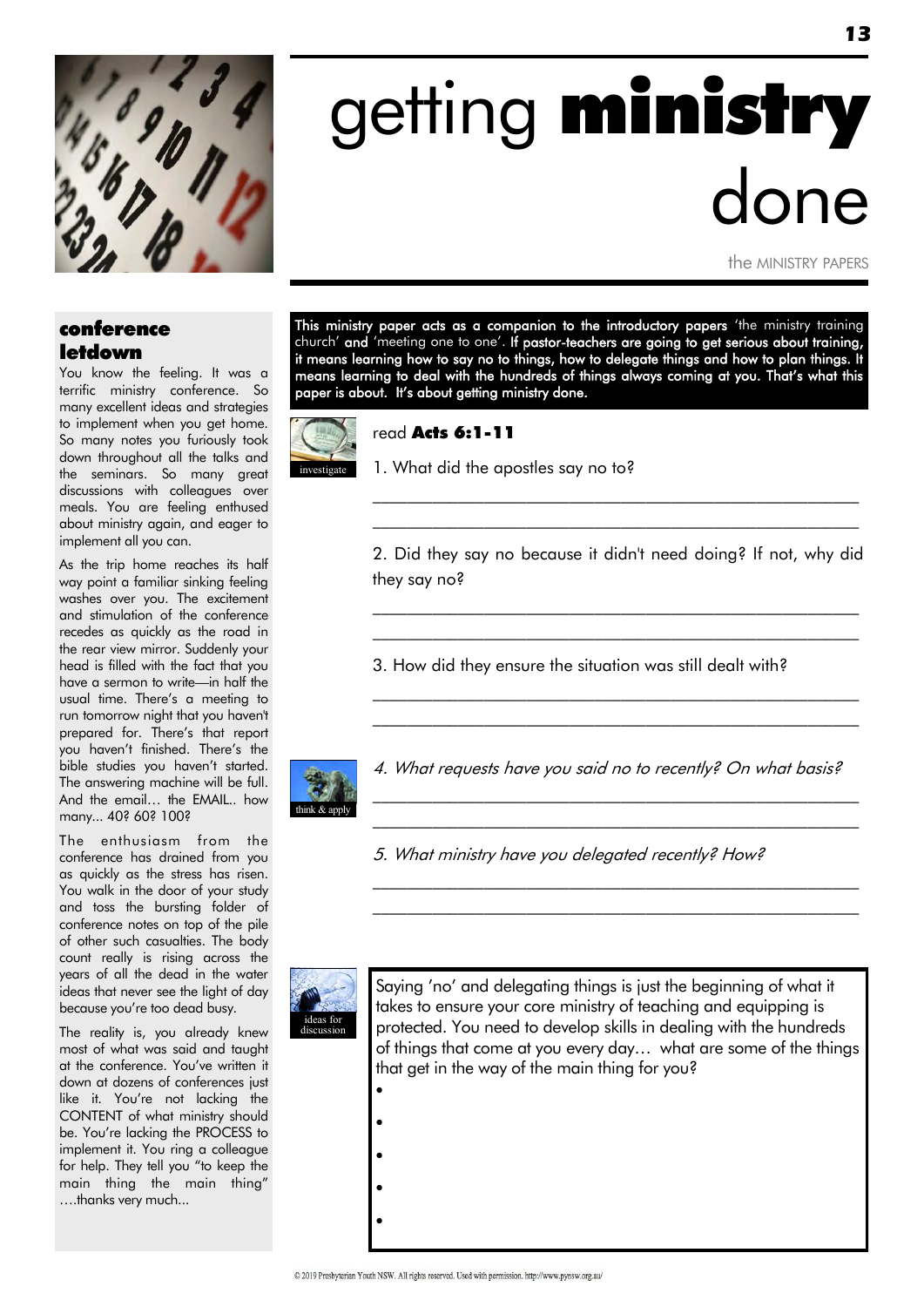# training = time

It's a simple equation... if you're serious about the training and equipping ministry these MINISTRY PAPERS are all about, you"re going to have to make time for it. Training is not genuinely a priority in your ministry until it's a priority in your diary. So read on and lock it in: this isn't worldly, this is spiritual. This is about stewardship. This is about giving an account (Hebrews 13:17).





### go to the ant you sluggard!

Go to the ant, you sluggard; consider its ways and be wise! Proverbs 6:6

A sluggard does not plow in season; so at harvest time he looks but finds nothing. Proverbs 20:4

 Lazy hands make a man poor, but diligent hands bring wealth. Proverbs 10:4

Go to the ant you sluggard! But is that a call simply to work *harder?* Hard work is only part of the picture. The idea in the next proverb of "plowing in season" is as much about *effective* work as hard work. It's about *wise* work. Wise work is about investing now in what will be needed later (think of training and equipping leaders for example!...the harvest of leaders you do have now or don"t have now relates to the training you did last year or didn't do last year...). The contrast of lazy and diligent hands in the third proverb above, is derived from the context of shooting an arrow from a bow. The lazy worker falls short of the target. So the contrast isn't between a lazy shot and someone frantically shooting as many arrows as possible wherever they can. Rather, it's the contrast between falling short of your target and actually hitting the target. "Diligent" might not seem like an exciting word but it is. It's a word that reminds us that time management in ministry isn"t learning the art of shooting as many ministry "arrows" as is humanly possible. Wise ministry is about learning which arrows to shoot. It"s knowing what your ministry really is… and getting ministry done.



A helpful tool at this point is Stephen Covey's ("7 Habits of highly effective people') Four Quadrants. Covey believes that any minute of the day your activities fit into 1 of 4 quadrants: Q1. Important and Urgent (e.g. sermon)

Q2. Important but Not Urgent (e.g. training) Q3. Urgent but Not Important (e.g. admin) Q4. Not Urgent and Not Important (e.g. 90% emails)

Covey believes the most effective people live the majority of their lives in Q2, looking after those

aspects of their lives that are important but not yet urgent (think again of training and equipping leaders ...the harvest of leaders you do have now or don"t have now relates to the time you spent in Q2 last year or didn't spend in Q2 last year...). As ministers, we think we are doing well if we are scheduling and protecting Q1. We only dream of getting to Q2. That's because we haven't learnt how to really control Q3 & Q4. And Covey doesn't teach you!

#### "time management" isn"t a dirty word...

...and not just because it's two words either...

It's easy for Evangelicals to be cynical about the value of such "worldly" tools as time management books. The danger however, is that our cynicism may be too selective. We slam those who uncritically adopt worldly models for ministry. But perhaps avoid biblical scrutiny of our own models. It's comforting to see ourselves as the holy minority battling for biblical faithfulness. Afterall, if it works it's probably heretical, right? Hey, I'm surprised you"re even reading this ministry paper with the words "how to" in the title!

We're not worldly, but are we wise? There"s a biblical stream called wisdom—are we swimming in it? There"s a biblical theme called stewardship—are we doing it?

Paying close attention to the book of Proverbs might help us here. Is it a problem for you that Proverbs has wholesale incorporated dozens of wisdom sayings from other Ancient Near East literature? It won"t be a problem if you see how all those sayings are totally transformed when placed under the Proverbs banner: "the fear of the LORD (1:7, 9:10). We can eagerly plunder the world"s wisdom if we build on that foundation. In Proverbs, just as in the Exodus, Egyptian jewels have been plundered and placed within their right setting: worship of the one true God. All knowledge is God"s knowledge.

It is possible to plunder Egypt without building a golden calf. The challenge is not to ignore knowledge that can be gained from the world, but rather to so fear the LORD that we always put it to use in service of Him.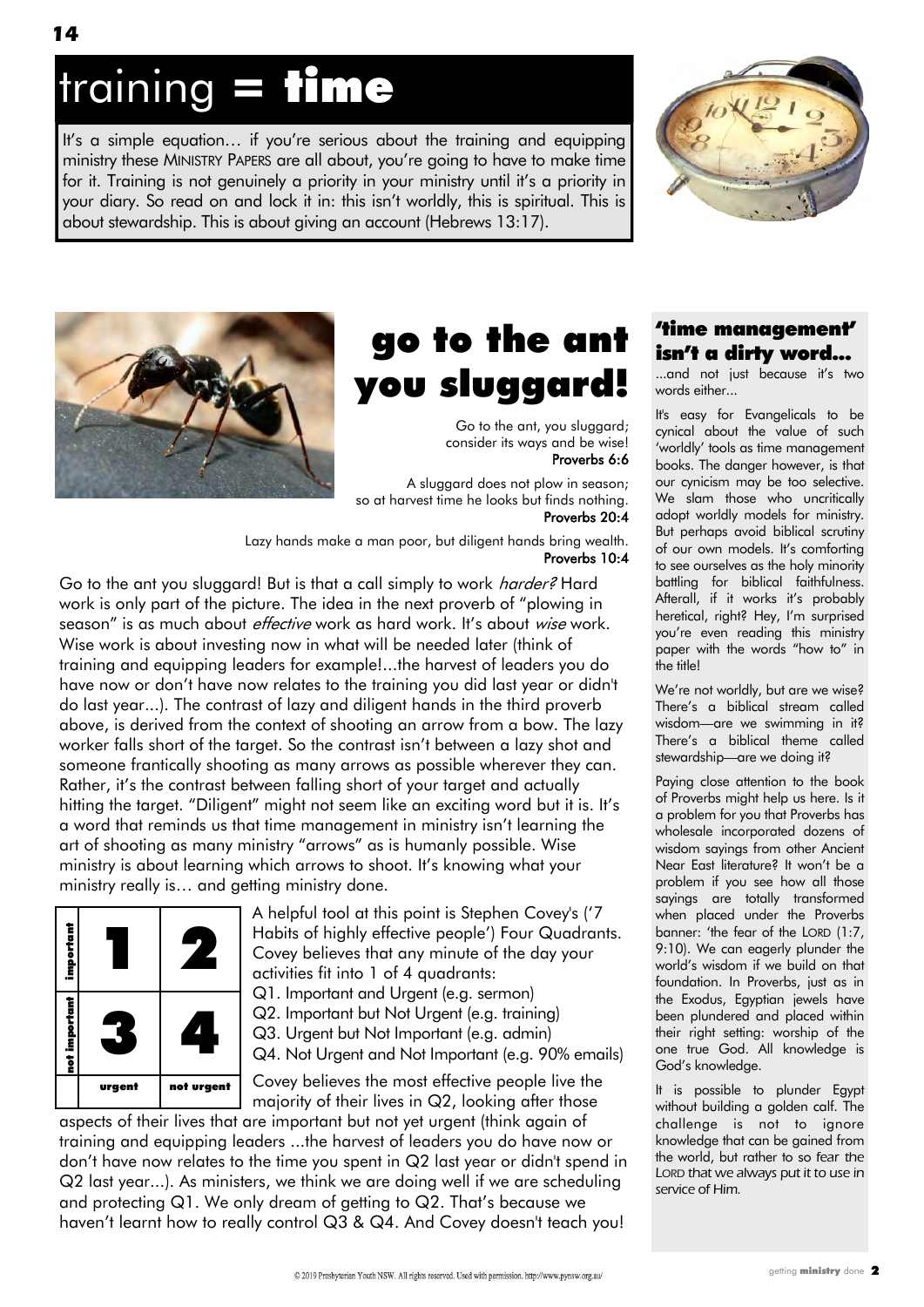

#### get rid of your "TO DO" list

you"ve finally found fifteen minutes to sit down and do some planning. "This week I"m going to get organised!" But where to start? The study is a mess, there's a hundred things that could be done. Well, I can at least start with writing a "to do" list! You sit down at the desk, stare into space and list away…

Bible Talk AGM men"s breakfast music program sort emails order "getting things done" phone newcomers fix photocopier buy fruit & veg train more leaders

There is something good to be said for the good old "to do" list. We realise instinctively that it's good to try to get things out of our head and down on paper. But how do you know you got everything out of your head? How thorough was the sweep? What about all those piles of folders and random post-it notes all around the study? And the other files still in the car? What lurks in all these files? And why are there so many emails still sitting in your inbox anyway?

Another question: why did you put "Men's Breakfast" on your list when it's still 6 months away? Buying the bacon, or booking a speaker? Perhaps the latter should have gone on your list. Maybe an entry in your calendar would also be helpful, setting aside an hour next month to plan out what else needs to be done and who"s going to do it. "Training leaders" might need more than an hour scheduled! And how are you going to phone those newcomers when their numbers are still down at the church building? Maybe this 'to do' list thing isn't getting things done!

# what's the next action?

This simple question is revolutionary. Consistently asking it will transform your effectiveness. The key to doing more training isn"t simply being told to "get into Q2", but learning to control the 100s of Q1, Q3 & Q4 items always coming at you. You need martial art effectiveness in parrying them off. Learning to ask and apply "What"s the next action?" is the key.

### getting things done

Learning to ask and apply the question "What"s the next action?" is at the heart of this excellent book, Getting Things Done (formerly published as How to Get Things Done), by David Allen. What Allen offers, however, is much more than just that one powerful tool. The book presents a comprehensive system for "stress-free productivity", especially in the face of modern challenges such as email. "Stress free" may be promising a bit too much, but this book is a wonderful jewel of Egypt that you"d do well to plunder in service of the Christ. Acts 6 calls us to ensure we have a plan for keeping our focus on the ministry of word and prayer. Ephesians 4 calls us to equip God"s people for works of service. 1 Timothy 4 calls us to devote ourselves to such ministry. We are fools and sluggards if we don"t learn how to organise ourselves for the ministry that matters. I have "a friend" in ministry who has been sleeping a lot better since implementing Allen"s approach to workflow (more on the backpage). Just to whet your appetite…. here"s a few other simple, powerful tools in the book...



Publisher: Penguin Books Ltd Date Published: 4/2/2002 ISBN: 9780143000181 Format: Paperback Book Number of pages: 267 RRP \$26.95

#### getting it out of your head

your head is a bad inbox... having reliable places to plot all thoughts is wonderful.

#### keeping "in" empty

especially with emails—learning to process them efficiently so in is empty every day

#### the two minute rule

we often spend a total of 30 minutes deferring over & over, a 30 seconds task

#### throwing out more

when you're committed to keeping in empty you get better at deleting & binning

#### using the diary/calendar more

if it needs an hour, schedule it and forget it till the hour arrives

#### the "waiting for" list

e.g. you"ve sent a request for info—you need to track such "open loops" till they close

#### the @shops or @home lists

having subcategories within the next actions list based on locations

#### the dymo labeler

have a stack of manila folders in reach & a labeler, to instantly create project files

#### A-Z filing

turf the labels on your suspension files & replace them with A-Z... always current!

#### the weekly review

more on the next page, but planning/reviewing is what keeps it all going… a small amount of time daily, and larger amounts of time quarterly/yearly/etc are vital… but your weekly review is critical especially in the weekly rhythm of ministry